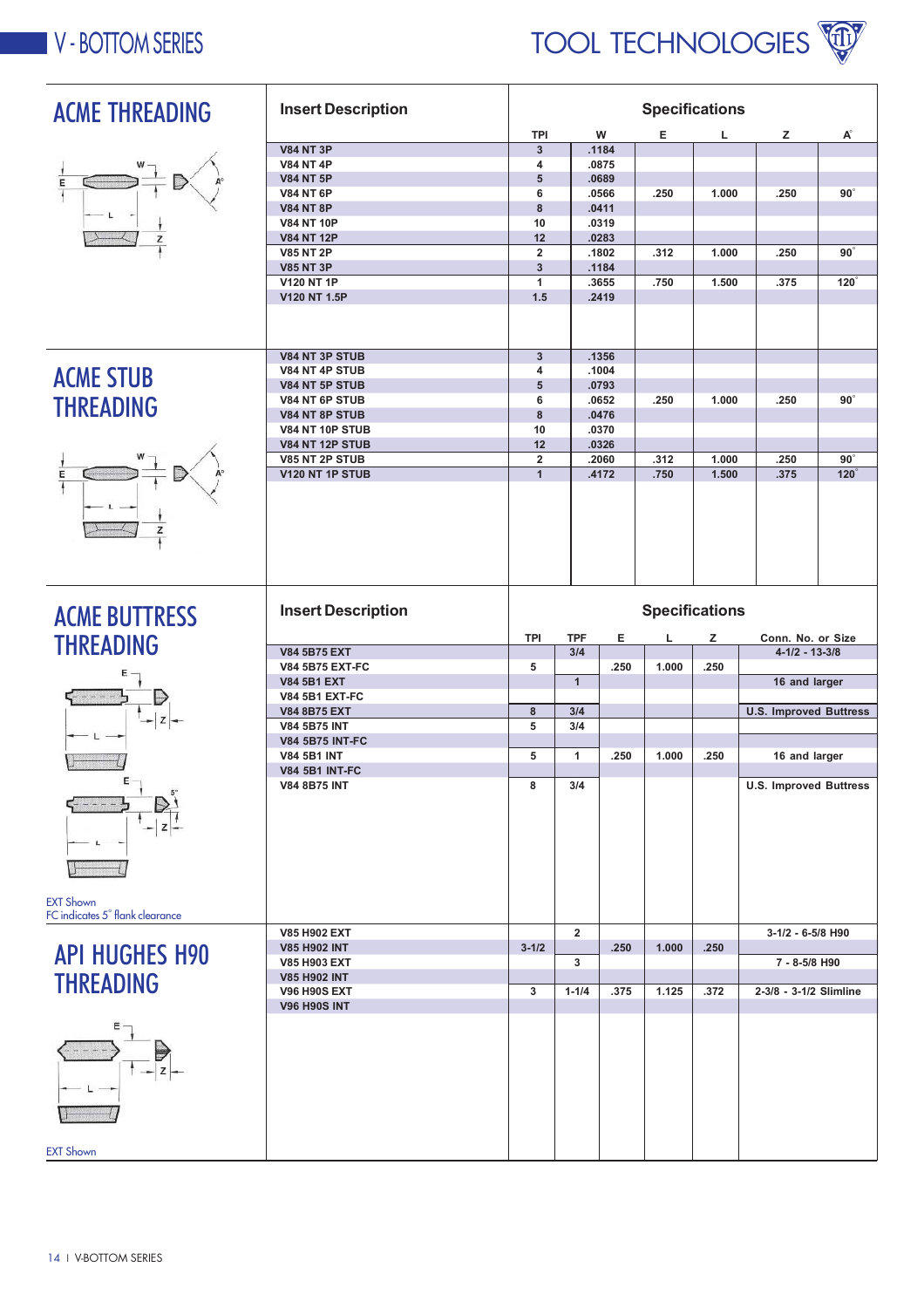

## V - BOTTOM SERIES I

| <b>API ROTARY</b>                                                                      | <b>Insert Description</b>                      | <b>Specifications</b>   |                |                   |                       |      |            |                                                              |  |  |
|----------------------------------------------------------------------------------------|------------------------------------------------|-------------------------|----------------|-------------------|-----------------------|------|------------|--------------------------------------------------------------|--|--|
| <b>SHOULDER</b>                                                                        |                                                | TPI                     | <b>TPF</b>     | Е                 | L                     | z    |            | Conn. No. or Size                                            |  |  |
|                                                                                        | <b>V85 425 EXT</b><br><b>V85 428 EXT</b>       |                         |                |                   |                       |      |            | 5-1/2FH 6-5/8FH<br>6-5/8 REG<br>NC-23-50<br>2-3/8 - 5-1/2 IF |  |  |
| <b>CONNECTION</b>                                                                      | <b>V85 42F EXT</b>                             | $\overline{4}$          | 2              |                   |                       |      |            | $\mathsf{VO.065}^\star$                                      |  |  |
|                                                                                        | V85 435 EXT                                    |                         |                | .312              | 1.000                 | .250 |            | 5-1/2 REG, 7-5/8 REG,<br>8-5/8 REG,                          |  |  |
|                                                                                        | V85 438 EXT                                    |                         | 3              |                   |                       |      |            | <b>NC56 - NC71</b>                                           |  |  |
| Ε                                                                                      | <b>V85 530 EXT</b>                             | 5                       |                |                   |                       |      |            | 3-1/2FH<br>2-3/8 - 4-1/2 REG                                 |  |  |
|                                                                                        | V85 4PAC EXT                                   | $\overline{4}$          | $1 - 1/2$      |                   |                       |      |            |                                                              |  |  |
|                                                                                        | <b>V85 425 INT</b>                             |                         |                |                   |                       |      |            | 5-1/2FH 6-5/8FH<br>6-5/8 REG                                 |  |  |
| z                                                                                      | <b>V85 428 INT</b>                             |                         | $\overline{2}$ |                   |                       |      |            | NC-23-50<br>2-3/8 - 5-1/2 IF                                 |  |  |
|                                                                                        | <b>V85 42F INT</b>                             | 4                       |                |                   |                       |      |            | VO.065*                                                      |  |  |
|                                                                                        | <b>V85 435 INT</b><br><b>V85 438 INT</b>       |                         | 3              | .312              | 1.000                 | .250 |            | 5-1/2 REG, 7-5/8 REG,<br>8-5/8 REG,<br><b>NC56 - NC71</b>    |  |  |
|                                                                                        | <b>V85 530 INT</b>                             | $\sqrt{5}$              |                |                   |                       |      |            | 3-1/2FH<br>2-3/8 - 4-1/2 REG                                 |  |  |
|                                                                                        | V85 4PAC INT                                   | $\overline{\mathbf{4}}$ | $1 - 1/2$      |                   |                       |      |            |                                                              |  |  |
|                                                                                        |                                                |                         |                |                   |                       |      |            |                                                              |  |  |
| <b>EXT Shown</b>                                                                       |                                                |                         |                |                   |                       |      |            |                                                              |  |  |
| * Obsolescent thread form, - See A.P.I. Spec 7, 35th Edition, May 1, 1995, Section 9.4 |                                                |                         |                |                   |                       |      |            |                                                              |  |  |
|                                                                                        |                                                |                         |                |                   |                       |      |            |                                                              |  |  |
| <b>API ROUND</b>                                                                       | <b>Insert Description</b>                      |                         |                |                   | <b>Specifications</b> |      |            |                                                              |  |  |
|                                                                                        |                                                |                         |                |                   |                       |      |            |                                                              |  |  |
| <b>THREADING</b>                                                                       | <b>V84 10RD EXT</b>                            | TPI<br>10               |                | <b>TPF</b><br>3/4 |                       | Е    | L<br>1.000 | z<br>.250                                                    |  |  |
|                                                                                        | <b>V84 10RD INT</b>                            |                         |                |                   | .250                  |      |            |                                                              |  |  |
|                                                                                        | <b>V84 8RD EXT</b>                             | 8                       |                | 3/4               |                       | .250 | 1.000      | .250                                                         |  |  |
| Е                                                                                      | <b>V84 8RD INT</b>                             |                         |                |                   |                       |      |            |                                                              |  |  |
|                                                                                        |                                                |                         |                |                   |                       |      |            |                                                              |  |  |
|                                                                                        |                                                |                         |                |                   |                       |      |            |                                                              |  |  |
|                                                                                        |                                                |                         |                |                   |                       |      |            |                                                              |  |  |
|                                                                                        |                                                |                         |                |                   |                       |      |            |                                                              |  |  |
|                                                                                        |                                                |                         |                |                   |                       |      |            |                                                              |  |  |
|                                                                                        |                                                |                         |                |                   |                       |      |            |                                                              |  |  |
| <b>EXT Shown</b>                                                                       |                                                |                         |                |                   |                       |      |            |                                                              |  |  |
|                                                                                        | V84 5 VAM EXT                                  | 5                       |                | 3/4               |                       | .250 | 1.000      | .250                                                         |  |  |
|                                                                                        | V84 5 VAM INT                                  |                         |                |                   |                       |      |            |                                                              |  |  |
| <b>API VAM</b>                                                                         | V84 6 VAM EXT                                  | 6                       |                | 3/4               |                       | .250 | 1.000      | .250                                                         |  |  |
| <b>THREADING</b>                                                                       | V84 6 VAM INT                                  |                         |                |                   |                       |      |            |                                                              |  |  |
|                                                                                        | V848 VAM EXT                                   | 8                       |                | 3/4               |                       | .250 | 1.000      | .250                                                         |  |  |
| Ε                                                                                      | V84 8 VAM INT                                  |                         |                |                   |                       |      |            |                                                              |  |  |
|                                                                                        |                                                |                         |                |                   |                       |      |            |                                                              |  |  |
|                                                                                        |                                                |                         |                |                   |                       |      |            |                                                              |  |  |
| z                                                                                      |                                                |                         |                |                   |                       |      |            |                                                              |  |  |
|                                                                                        |                                                |                         |                |                   |                       |      |            |                                                              |  |  |
|                                                                                        |                                                |                         |                |                   |                       |      |            |                                                              |  |  |
|                                                                                        |                                                |                         |                |                   |                       |      |            |                                                              |  |  |
|                                                                                        |                                                |                         |                |                   |                       |      |            |                                                              |  |  |
| <b>EXT Shown</b>                                                                       |                                                |                         |                |                   |                       |      |            |                                                              |  |  |
|                                                                                        |                                                |                         |                |                   |                       |      |            |                                                              |  |  |
|                                                                                        | <b>Insert Description</b>                      |                         |                |                   |                       |      |            |                                                              |  |  |
| <b>API X-LINE</b>                                                                      |                                                | <b>Specifications</b>   |                |                   |                       |      |            |                                                              |  |  |
| <b>THREADING</b>                                                                       |                                                | <b>TPI</b>              | <b>TPF</b>     | Е                 | L                     | z    |            | Conn. No. or Size                                            |  |  |
|                                                                                        | <b>V84 5XL 12 EXT</b>                          | 5                       | $1 - 1/4$      | .250              | 1.000                 | .250 |            | $8-5/8 - 10-3/4$                                             |  |  |
|                                                                                        | <b>V84 5XL 12 INT</b>                          |                         |                |                   |                       |      |            |                                                              |  |  |
| Ε                                                                                      | <b>V84 6XL 15 EXT</b>                          | 6                       | $1 - 1/2$      | .250              | 1.000                 | .250 |            | $5 - 7 - 5/8$                                                |  |  |
|                                                                                        | <b>V84 6XL 15 INT</b>                          |                         |                |                   |                       |      |            |                                                              |  |  |
|                                                                                        | <b>V84 6XL 75 EXT</b><br><b>V84 6XL 75 INT</b> | 6                       | 3/4            | .250              | 1.000                 | .250 |            |                                                              |  |  |
|                                                                                        |                                                |                         |                |                   |                       |      |            |                                                              |  |  |
|                                                                                        |                                                |                         |                |                   |                       |      |            |                                                              |  |  |
|                                                                                        |                                                |                         |                |                   |                       |      |            |                                                              |  |  |
|                                                                                        |                                                |                         |                |                   |                       |      |            |                                                              |  |  |
|                                                                                        |                                                |                         |                |                   |                       |      |            |                                                              |  |  |
|                                                                                        |                                                |                         |                |                   |                       |      |            |                                                              |  |  |
| <b>EXT Shown</b>                                                                       |                                                |                         |                |                   |                       |      |            |                                                              |  |  |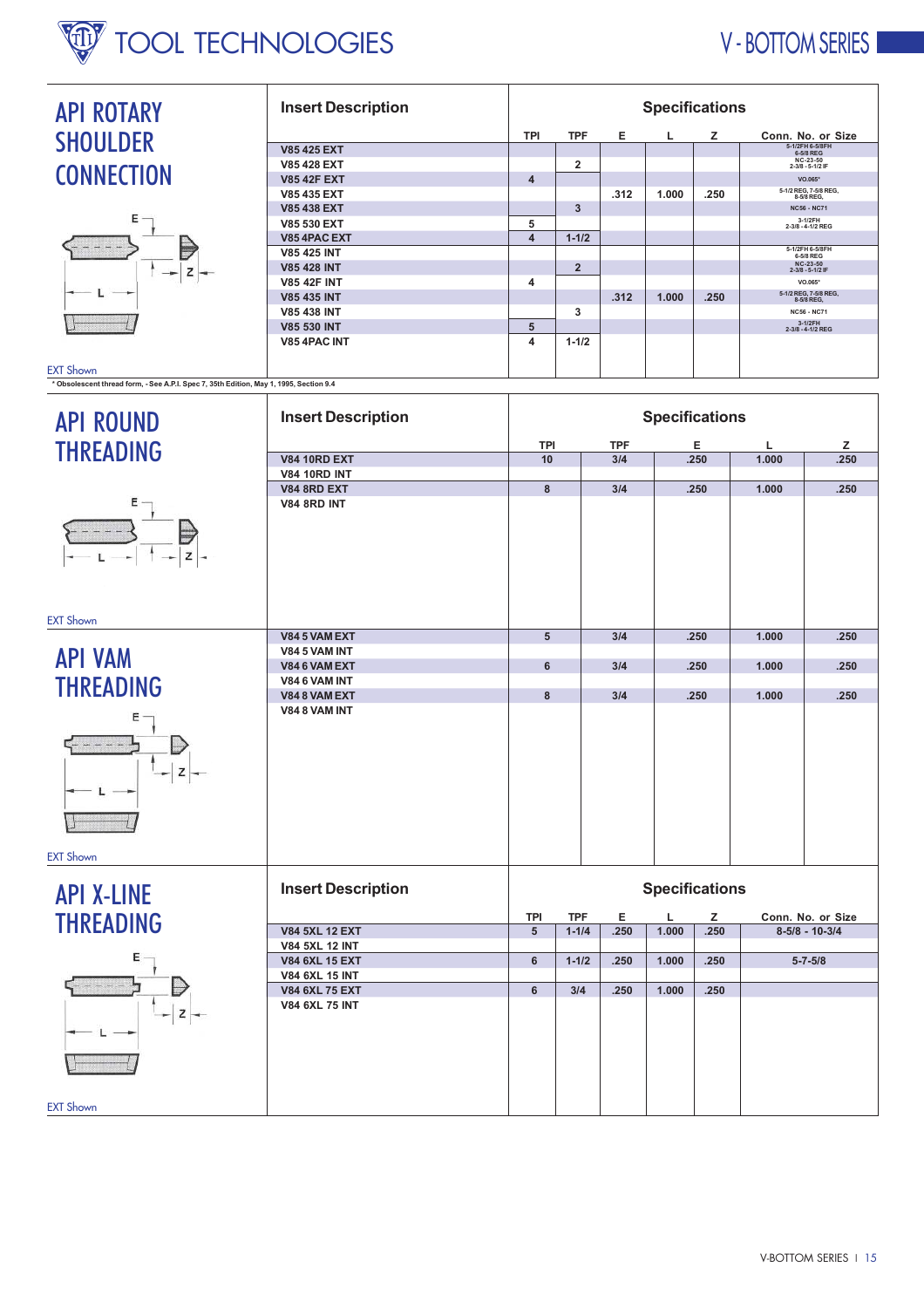



| <b>DEEP GROOVING</b>          | <b>Insert Desciption</b> | W      |      | <b>Specifications</b> |                       |      |                      |
|-------------------------------|--------------------------|--------|------|-----------------------|-----------------------|------|----------------------|
| <b>VGC</b>                    |                          | inch   | mm   | R                     | L                     | z    | A°                   |
|                               | <b>VGC-4125</b>          | .125   | 3,18 |                       |                       | .188 | $\overline{4}$ °     |
|                               | <b>VGC-4187</b>          | .187   | 4,32 |                       |                       |      |                      |
|                               | <b>VGC-4250</b>          | .250   | 6,35 | .010/                 | 1.000                 |      |                      |
|                               | <b>VGC-4312</b>          | .312   | 7,92 | .015                  |                       | .328 | $\mathbf{5}^{\circ}$ |
|                               | <b>VGC-4375</b>          | .3756  | 9,52 |                       |                       |      |                      |
|                               | <b>VGC-6187</b>          | .187   | 4,32 |                       |                       |      |                      |
|                               | <b>VGC-6250</b>          | .250   | 6,35 |                       | 1.500                 |      |                      |
|                               | <b>VGC-6312</b>          | .312   | 7,92 |                       |                       |      |                      |
|                               |                          |        |      |                       |                       |      |                      |
|                               |                          |        |      |                       |                       |      |                      |
|                               |                          |        |      |                       |                       |      |                      |
|                               |                          |        |      |                       |                       |      |                      |
|                               |                          |        |      |                       |                       |      |                      |
|                               |                          |        |      |                       |                       |      |                      |
|                               |                          |        |      |                       |                       |      |                      |
|                               |                          |        |      |                       |                       |      |                      |
|                               |                          |        |      |                       |                       |      |                      |
| <b>DEEP GROOVING</b>          | <b>Insert Desciption</b> |        |      |                       | <b>Specifications</b> |      |                      |
|                               |                          | W      |      |                       |                       |      |                      |
| <b>VDB</b>                    |                          | inch   | mm   | R                     | г                     | н    | z                    |
|                               | <b>VDB 125 A015</b>      | .125   | 3,18 |                       |                       |      |                      |
|                               | <b>VDB 156 A015</b>      | .156   | 3,96 |                       |                       |      | .106                 |
|                               | <b>VDB 188 A015</b>      | .188   | 4,78 |                       |                       | .250 |                      |
|                               | <b>VDB 218 A015</b>      | $-218$ | 5,54 |                       |                       |      |                      |
|                               | <b>VDB 250 A015</b>      | .250   | 6,35 | .015                  | 1.125                 |      | .144                 |
|                               | <b>VDB 250 B015</b>      | .250   | 6,35 |                       |                       |      |                      |
|                               | <b>VDB 281 B015</b>      | .281   | 7,14 |                       |                       |      | .202                 |
|                               | <b>VDB 312 B015</b>      | .312   | 7,92 |                       |                       | .337 |                      |
| z                             | <b>VDB 344 B015</b>      | .344   | 8,74 |                       |                       |      | .276                 |
|                               | <b>VDB 375 B015</b>      | .375   | 9,53 |                       |                       |      |                      |
|                               |                          |        |      |                       |                       |      |                      |
|                               |                          |        |      |                       |                       |      |                      |
|                               |                          |        |      |                       |                       |      |                      |
|                               | <b>VDB 125 A015C</b>     | .125   | 3,18 |                       |                       |      | .106                 |
| <b>DEEP GROOVING</b>          | <b>VDB 188 A015C</b>     | .188   | 4,78 | .015                  | 1.125                 | .250 |                      |
|                               | <b>VDB 250 A015C</b>     | .250   | 6,35 |                       |                       |      | .144                 |
| <b>VDB-CHIPBREAKER</b>        | <b>VDB 250 B015C</b>     | .250   | 6,35 |                       |                       | .337 |                      |
|                               |                          |        |      |                       |                       |      |                      |
|                               |                          |        |      |                       |                       |      |                      |
|                               |                          |        |      |                       |                       |      |                      |
|                               |                          |        |      |                       |                       |      |                      |
|                               |                          |        |      |                       |                       |      |                      |
|                               |                          |        |      |                       |                       |      |                      |
|                               |                          |        |      |                       |                       |      |                      |
| z                             |                          |        |      |                       |                       |      |                      |
|                               |                          |        |      |                       |                       |      |                      |
|                               |                          |        |      |                       |                       |      |                      |
|                               |                          |        |      |                       |                       |      |                      |
|                               |                          |        |      |                       |                       |      |                      |
|                               | <b>VDB 125 RA</b>        | .125   | 3,18 | .062                  |                       |      | .106                 |
| <b>DEEP GROOVING</b>          | <b>VDB 156 RA</b>        | .156   | 3,96 | .078                  |                       |      |                      |
|                               | <b>VDB 188 RA</b>        | .188   | 4,78 | .094                  |                       | .250 |                      |
| <b>VDB - FULL NOSE RADIUS</b> | <b>VDB 218 RA</b>        | .218   | 5,54 | .109                  |                       |      | .144                 |
|                               | <b>VDB 250 RA</b>        | .250   | 6,35 | .125                  | 1.125                 |      |                      |
|                               | <b>VDB 250 RB</b>        | .250   | 6,35 | .125                  |                       |      |                      |
|                               | <b>VDB 281 RB</b>        | .281   | 7,14 | .140                  |                       |      | .202                 |
|                               | <b>VDB 312 RB</b>        | .312   | 7,92 | .156                  |                       | .337 |                      |
|                               | <b>VDB 344 RB</b>        | .344   | 8,74 | .172                  |                       |      | .276                 |
|                               | <b>VDB 375 RB</b>        | .375   | 9,53 | .187                  |                       |      |                      |
|                               |                          |        |      |                       |                       |      |                      |
| z                             |                          |        |      |                       |                       |      |                      |
|                               |                          |        |      |                       |                       |      |                      |
|                               |                          |        |      |                       |                       |      |                      |
|                               |                          |        |      |                       |                       |      |                      |
|                               |                          |        |      |                       |                       |      |                      |